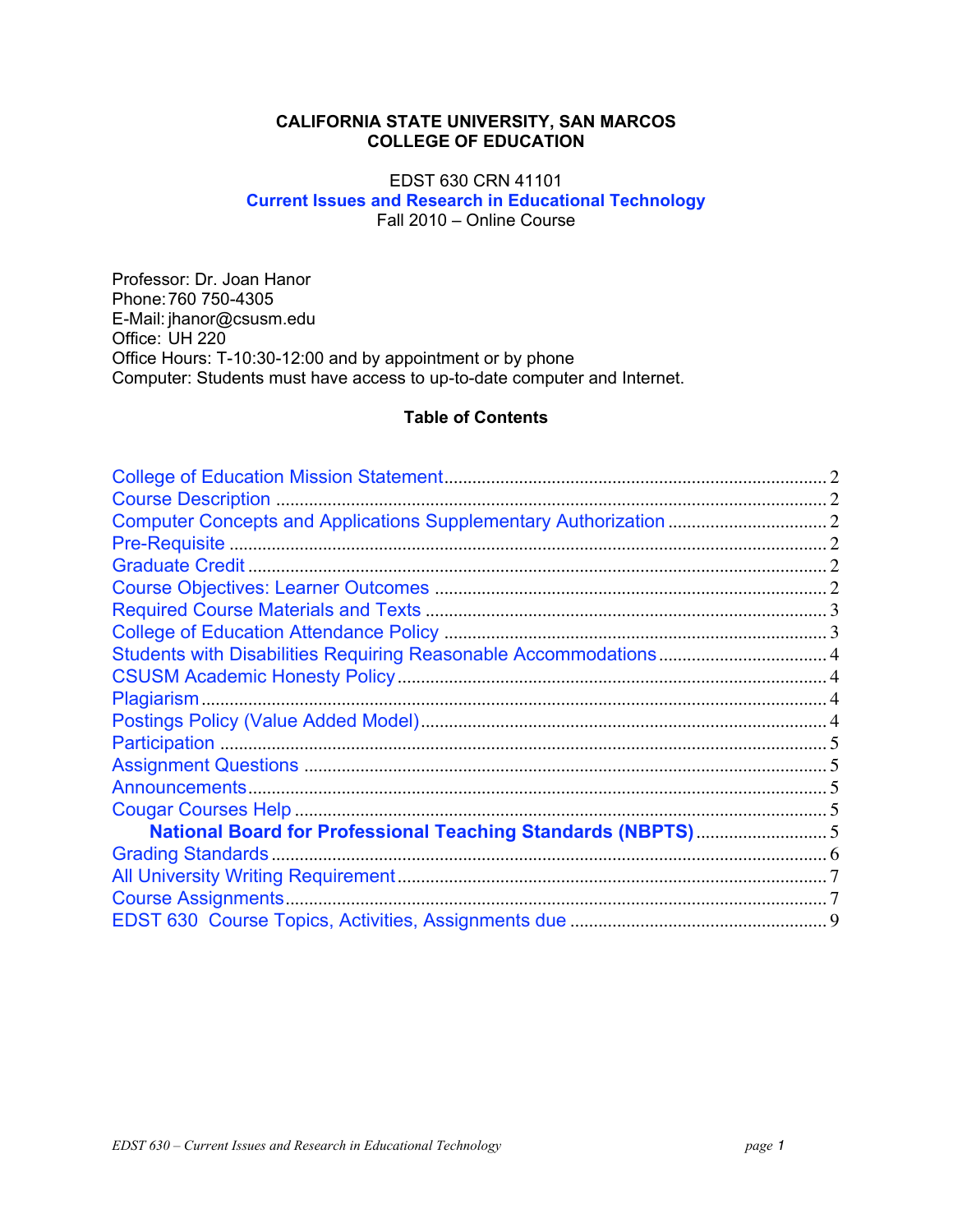# **College of Education Mission Statement**

The mission of the College of Education Community is to collaboratively transform public education by preparing thoughtful educators advancing professional practices. We are committed to diversity, educational equity, and social justice, exemplified through reflective teaching, life-long learning, innovative research and on-going service. Our practices demonstrate a commitment to student-centered education, diversity, collaboration, professionalism, and shared governance. (Adopted by COE Governance Community, October, 1997).

# **Course Description**

This course prepares educators to critically examine major issues, current research, and future trends in educational technology. Course assignments will include an analysis of the impact of emerging technologies on learning and teaching through implementation of lessons with students; strategies for using emerging technologies for conducting research; and opportunities to make informed decisions on critical issues of equity, ethics, and copyright.

#### **Computer Concepts and Applications Supplementary Authorization**

This course is one of the four courses that have been approved to satisfy the California Supplementary Authorization (CSA) in Computer Concepts and Applications requirement. All four courses are offered completely online! Regardless of where you live in the state, you may now fulfill CSA requirements by completing four, three-unit, graduate-level courses in Computer Concepts and Applications, offered collaboratively by the CSUSM College of Education and Extended Studies. Contact Extended Studies for more information: 760-750-4020. Teacher Education Program Contact Ms. Nicole Orsini, Coordinator. Phone 760-750-8707 Email: norsini@csusm.edu

## **Pre-Requisite**

Teaching Credential and classroom experience required. Students who are near completion of their credential may take the course with instructor approval. All students will be asked to implement lessons with students in classrooms, in small groups, or in another setting approved by the instructor (guest teacher in another teacher's classroom is an option).

#### **Graduate Credit**

This is a graduate level course, and successful completion can be applied toward elective requirements for some Masters Programs including the Masters in Education General option through the College of Education at Cal State San Marcos. Note that students must receive an A or B in order to use the course as one of their electives.

#### **Course Objectives: Learner Outcomes**

By the end of this class, students will

- 1. Demonstrate knowledge of the National Educational Technology Standards (NETS) for *teachers, students, and administrators.*
- *2. Be knowledgeable about issues of change, digital divide, equity, and challenges of implementation of technology in the curriculum.*
- *3. Use technological resources to create and assess technology-enhanced lessons aligned with the adopted curriculum.*
- *4. Identify key features of various electronic communication forums and be able to apply their use for purposes of professional growth, research, and instruction.*
- *5. Design, adapt, and use lessons that address students' needs to develop information literacy and problem solving skills as tools for lifelong learning.*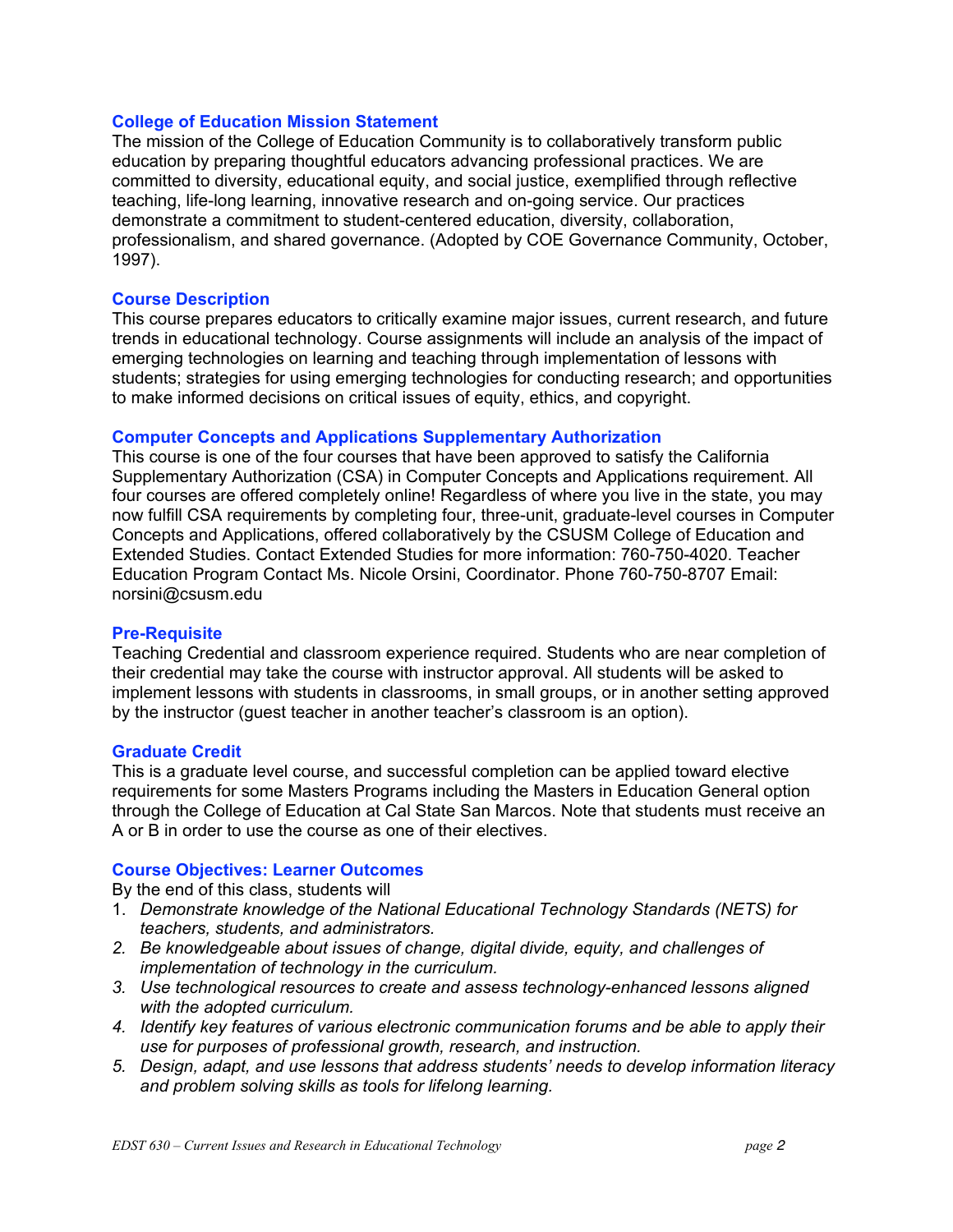- *6. Use computer applications for a variety of educational purposes including manipulating and analyzing data for assessing student learning and for providing feedback.*
- 7. *Demonstrate competence in evaluating the authenticity, reliability and bias of data gathered, determining outcomes, and evaluating the success or effectiveness, monitoring and reflecting upon the results of using technology in instruction.*

# **Required Course Materials and Texts**

- 1. ISTE Student Membership: http://www.iste.org (approximately \$34) ISTE registration must be complete by end of first week of class).
- 2. Subscription to **Task Stream** (www.taskstream.com). Indicate you are from California State University System: San Marcos. (1 semester: \$25).
- 3. Publication Manual of the American Psychological Association (APA manual: 6th edition) **Publication Manual of the American Psychological Association, Sixth Edition** is available for purchase: http://books.apa.org/books.cfm?id=4200066 (\$28.95) The Library has one copy behind the Research Help Desk, but if you'd like to purchase your own, it's cheaper to buy from Amazon (\$15.92): http://www.amazon.com/Publication-Manual-American-Psychological-Association/dp/1433805618/ref=sr\_1\_10?ie=UTF8&s=books&qid=1250625925&sr=1 -10
- 4. Storage device: Flash Drive recommended (1 Gig minimum)
- 5. Email Account You are provided a campus email account automatically after you are registered for the class. To activate, contact Help Desk. However, please use the Cougars Coursemail once you are enrolled in the class for communicating with your instructor.
- online videos, audio and access to various Web sites. 6.  $\cdot$  \*Computer Access – If you do not have access to a computer at home or school, you must identify a location with access appropriate to use course resources including
- teach, and assess two to three technology-rich lessons in a classroom. If you are requirement. 7. \*Classroom Access – If you are not currently teaching, you must arrange to plan, having difficulty making these arrangements, please contact the instructor by the end of the second week of the course to discuss ways to arrange to meet the

# **College of Education Attendance Policy**

The COE attendance policy states that "students are expected to attend all classes and participate actively". As you set your schedule for time you will devote to your online class, it is advisable to choose one consistent time to "attend" class. This course is asynchronous. You are learning on your own time, yet have obligations to the course timeline and to other students within the class. Please see the breakdown of time online expectations. Your participation score is derived from online time log, which is recorded every time you log into class.

EDST 630 is a 3-credit, graded, fully online course. It is a graduate class offered by the College of Education at CSUSM. It carries the same responsibilities for graduate level work as any campus-based class. Candidates for the M.A. in Ed. and Level II Education Specialist credential are expected to attend class at least 3 hours per week. The time commitment for preparation at the graduate school level is typically calculated at  $@$  2-3 hours of study time for each hour of credit each week. That translates to about 6-9 hours of preparation time for a 3-credit-hour course. In other words, this course will require a *minimum* of 135 hours. Please do not neglect this and be disappointed with your final grade as a result.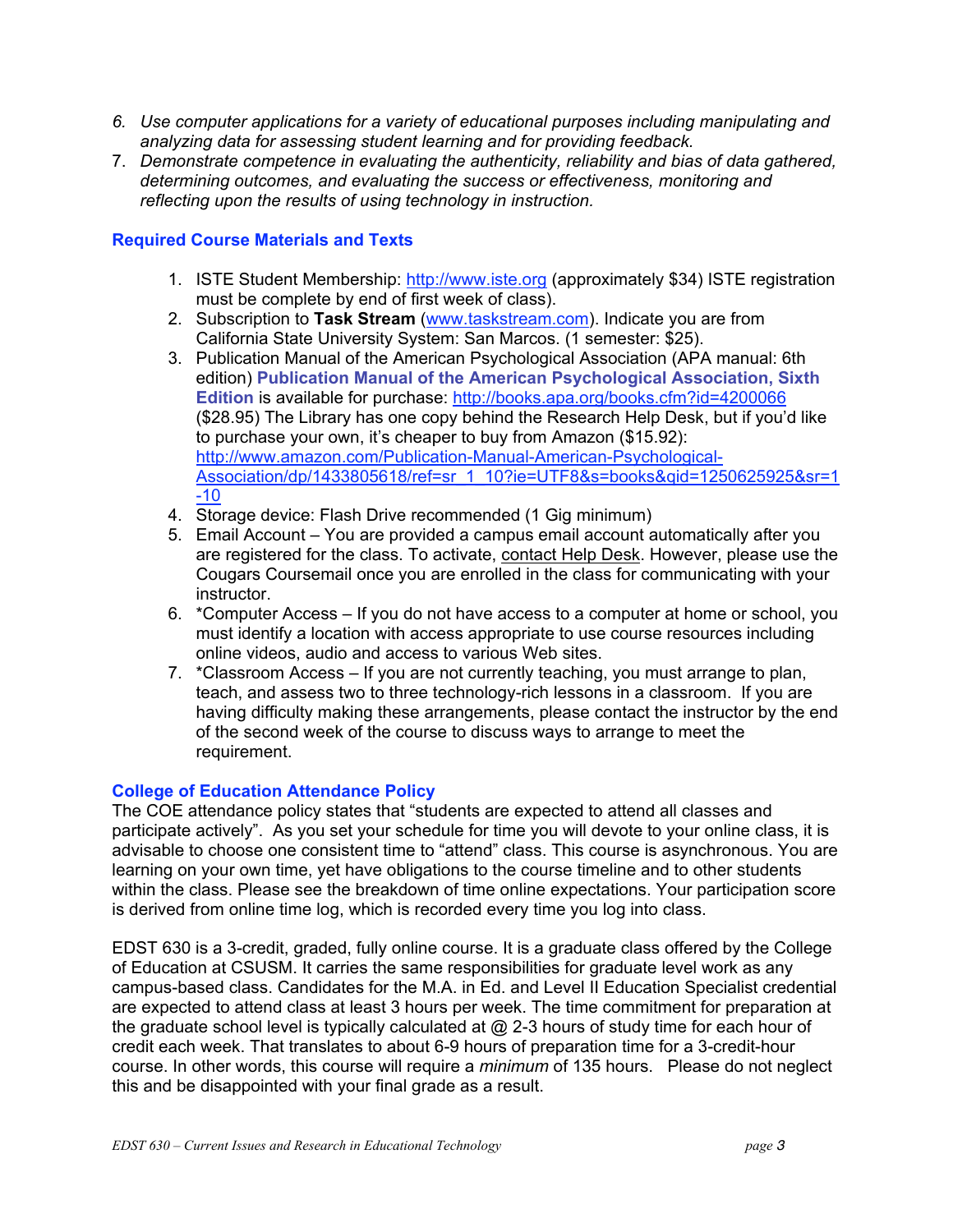"Please call or email the instructor when you are unable to attend class or when you will be late"—*for this online class, this may apply to your small group meetings with colleagues.* It is the policy of the CSUSM College of Education that any student who does not sign into the course for 80% or more of class time may not receive a passing grade for a course. All online time is recorded, including articles and assignments read, conversations on discussion board and chat room, plus course mail and assignment submission time.

*Modules begin on Tuesday each week and end on Monday of the following week.* 

#### **Students with Disabilities Requiring Reasonable Accommodations**

Students with disabilities who require reasonable accommodations must be approved for services by providing appropriate and recent documentation to the Office of Disable Student Services (DSS). This office is located in Craven Hall 5205, and can be contacted by phone at (760) 750-4905, or TTY (760) 750-4909. Students authorized by DSS to receive reasonable accommodations should meet with their instructor during office hours or, in order to ensure confidentiality, in a more private setting.

#### **CSUSM Academic Honesty Policy**

"Students will be expected to adhere to standards of academic honesty and integrity, as outlined in the Student Academic Honesty Policy. All written work and oral presentation assignments must be original work. All ideas/materials that are borrowed from other sources must have appropriate references to the original sources. Any quoted material should give credit to the source and be punctuated with quotation marks.

Students are responsible for honest completion of their work including examinations. There will be no tolerance for infractions. If you believe there has been an infraction by someone in the class, please bring it to the instructor's attention. The instructor reserves the right to discipline any student for academic dishonesty in accordance with the general rules and regulations of the university. Disciplinary action may include the lowering of grades and/or the assignment of a failing grade for an exam, assignment, or the class as a whole."

Incidents of Academic Dishonesty will be reported to the Dean of Students. Sanctions at the University level may include suspension or expulsion from the University.

#### **Plagiarism**

As an educator, it is expected that each student will do his/her own work, and contribute equally to group projects and processes. Plagiarism or cheating is unacceptable under any circumstances. If you are in doubt about whether your work is paraphrased or plagiarized see the Plagiarism Prevention for Students website http://library.csusm.edu/plagiarism/index.html. If there are questions about academic honesty, please consult the University catalog.

#### **Postings Policy (Value Added Model)**

 When replying to a posting by another student, instructor, or guest in online discussion boards or forums, your reply MUST begin with the name of the person who posted the previous message. Your response MUST address one of the following: **give an example** of what the prior post had described; **provide a different perspective** of the topic posted; OR **expand upon the idea** posted in the message by including more detail and depth. The instructor will provide feedback in the first few modules to support understanding of this concept. You will be asked to measure this model later in the course.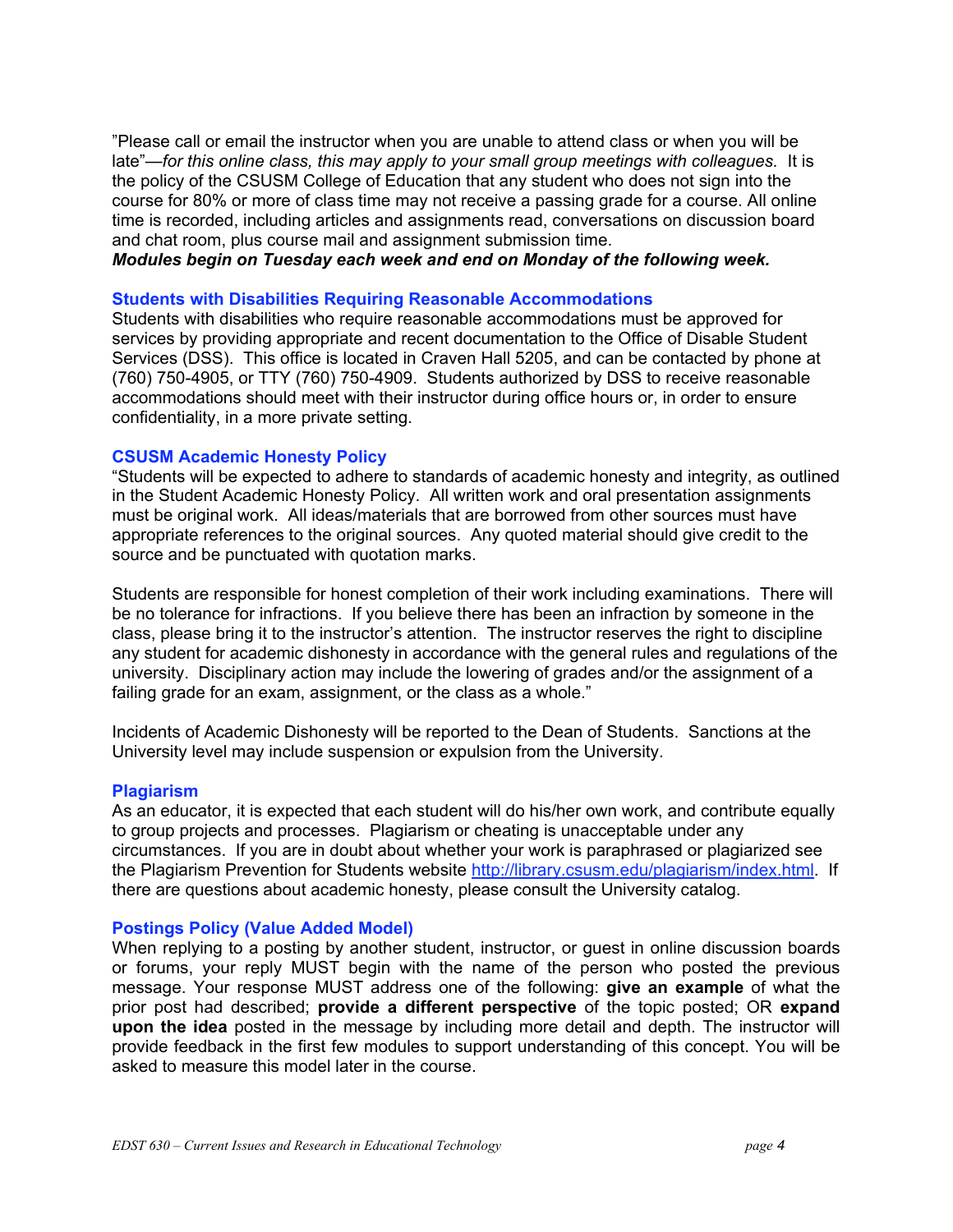#### **Participation**

 To be successful in this class, you will need to use an up-to-date computer and operating system that has the ability and speed to use Cougar Courses, play sound files and movie clips.  It is **your responsibility to check these capabilities out ahead of time** and have a plan to identify a facility or location where you have access to allow these technical capabilities during the course (CSUSM provides access on campus computers). Note that all assignment documents MUST be able to be opened in Microsoft Office (Word in .doc format or Excel in .xls format). Files may be created using Web 2.0 tools and downloaded in Word format for submission (ex: Google Docs).

For EDST 630 online, keep in mind that all online activity is automatically logged and recorded. This is absolute data, which will result in a score based upon specific activity in the course. Leaving your computer logged on to 630 overnight will record in the course (and be flagged) as inactive, non-participatory hours. The following guidelines will apply: you must be active in online coursework including email, discussions and activities at least twice weekly, or you cannot receive a grade of A or A-; if you are inactive for one week or more, you cannot receive a grade higher than B-. If you have extenuating circumstances, you should contact the instructor as soon as possible.

#### **Assignment Questions**

 the instructor about a problem. Instructor will generally respond to posts within 48 hours. There is a Question section in the Discussion area of Cougar Courses. This section is included to allow everyone the benefit of having access to instructor responses and for learners to support each other as a community in responding to help requested by someone in the class. Please review the posted questions and replies before posting your question(s) or contacting

#### **Announcements**

 The instructor posts announcements periodically to update students with important information, communication about assignments and reminders about dates or tasks. These announcements will appear when you login to Cougar courses. You can review the announcements by clicking on the Announcement link on the menu. Notice of a new module release is posted on the Course Content (menu) page each week.

#### **Cougar Courses Help**

http://www.csusm.edu/iits/sth/ Call the CSUSM help desk. Their location and hours are listed on the web:

Be sure to leave a phone number and/or email if you leave a message regarding a problem you are having. They can help with all technical aspects of Cougar Courses environment such as posting, submitting assignments, accessing materials. They cannot answer questions about the assignment requirements. Be sure to use the Help Desk, there are very supportive of your success.

#### **National Board for Professional Teaching Standards (NBPTS)**

All courses within the CSUSM masters program are intended to provide a comprehensive professional development experience. Teachers pursuing National Board Certification will find the COE assessment process, including requirements for portfolio completion, particularly helpful. Regardless of whether or not National Board Certification is sought and achieved, by the time teachers complete the program they will have made and documented significant accomplishments, which will be reflected in their practice.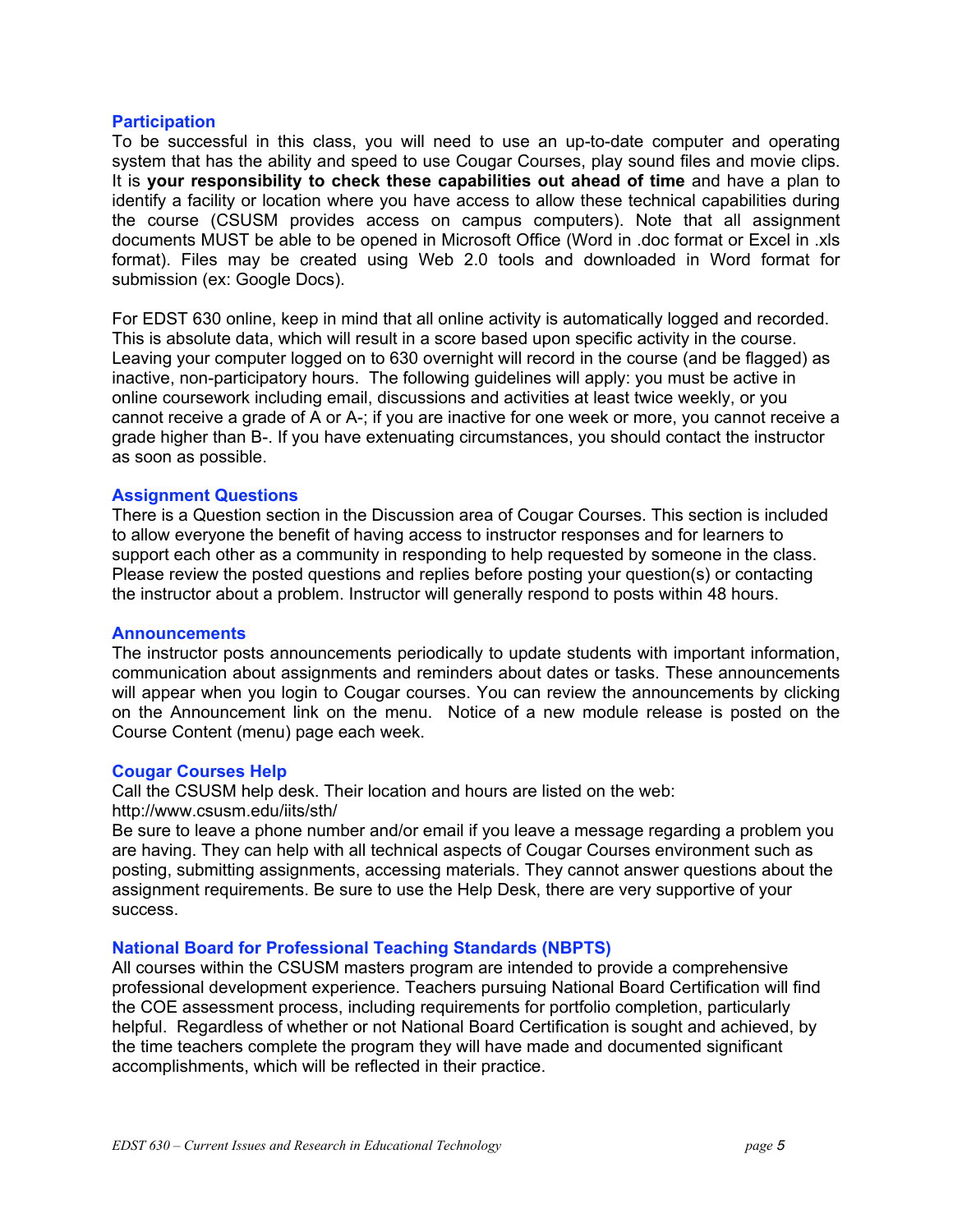The National Board for Professional Teaching Standards' (NBPTS) five core propositions that are reflected in some courses of the COE masters program. The concepts in the five propositions are the heart of the National Board's perspective on what teachers should know and be able to do. They help frame the core experiences and activities that enable teachers to demonstrate a high level of knowledge, skills, dispositions, and commitments described by these propositions. They provide the foundation for all standards and assessment. These propositions are:

- 1) Teachers are committed to students and their learning;
- 2) Teachers know the subjects they teach and how to teach those subjects to students;
- 3) Teachers are responsible for managing and monitoring student learning;
- 4) Teachers think systematically about their practice and learn from experience; and<br>5) Teachers are members of learning communities.
- 

CSUSM masters students will be exposed in to elements required for National Board's high and rigorous standards through the completion of assignments in this course and through their portfolios that provides evidence of teaching practice, student product samples, and through written commentaries that document and reflect their actions. These sources of evidence serve as a lens for what teachers do and think about their practice.

The EDST 630 course activities focus on content knowledge as well as age-appropriate and content-appropriate strategies that teachers may use for teaching subject matter using technology tools. Students will demonstrate their knowledge by responding to topics and readings that address critical issues of change and by completing a culminating digital portfolio of their work. Course objectives that align with (NBPTS) indicate that all students will show evidence of the following:

- A commitment to students and their learning.
- Knowledge of the subjects they teach and how to teach them.
- The demonstration of management and monitoring of student learning.
- Thinking systematically about their practice and learning from experience.
- Involvement as members of learning communities.
- Reflection on practice through completion of a digital portfolio addressing standards.

#### **Grading Standards**

In order to successfully complete this course, assignments must be completed with at least an acceptable level noted on assignment rubrics. In addition to the assignments described below, performance assessment will be on student's ability to perform tasks using a variety of software.

Assignments are due when noted on the Calendar of our course and/or under the Assignment link. Points will be deducted for late entries. After one week assignments will not be accepted.

All assignments should be based on thoughtful reflection and at a graduate level, and submitted only after proof reading and final editing (use spell and grammar check to assist you).

Contact instructor in advance of any extended absence online or for a synchronous class or group meeting or if you become behind in the weekly module activities. You should suggest a timeline for how you will make up missed sessions or alternative assignments when appropriate.

Grading of written assignments will be based on adherence to the assignment, evidence of revision, clarity, coherence, and legibility in edited text. Points are deducted for spelling and/or grammar errors and/or missing elements, depth or accuracy.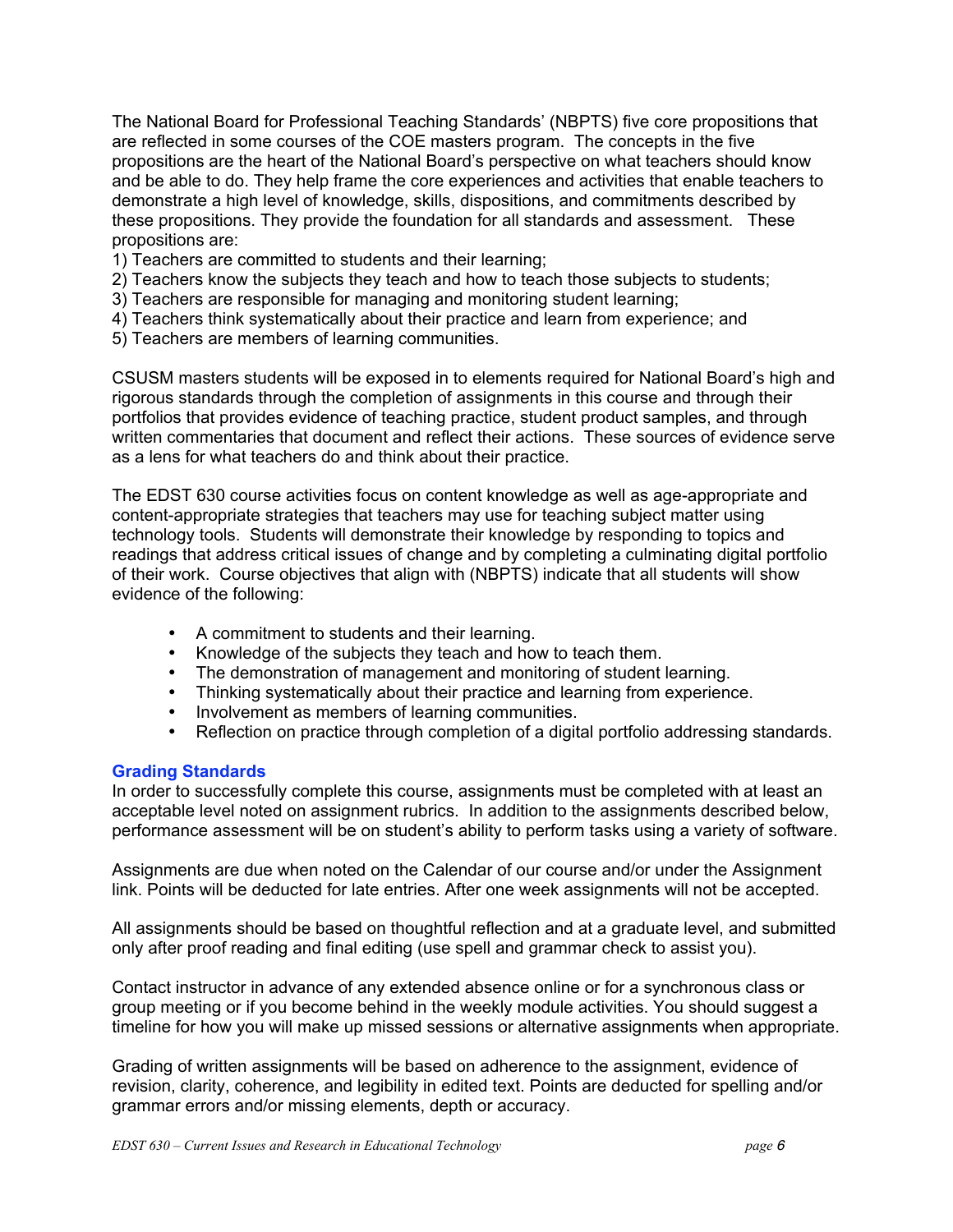Remember to cite all information obtained from others completely in APA  $(6<sup>th</sup> Edition)*<sup>**</sup>NOTE$ NEW EDITION\*\*. References are also required.

# **All University Writing Requirement**

read and help you revise before submitting each written assignment. California State University San Marcos has adopted an all-university writing requirement. In each course, students are required to **write at least 2500 words** in essays, exercises, papers and examinations. The portfolio is a large part of this writing assessment. Effective feedback on analytical, professional and creative writing can catalyze incremental leaps in the development of written communication skills. It can also help you cultivate the level of writing appropriate to graduate-level work and written communications within the teaching profession. I am able to provide limited feedback to challenges with grammar or spelling, offer examples of how to revise, and help you understand and practice common punctuation marks. However, my main focus will be on content. I will expect you to conduct your own careful editing and have others

To better prepare you for the job market through the preparation of a professionally constructed portfolio, before you submit any assignment to me, please carefully read and edit all written work to check grammar, punctuation, sentence structure, and readability. I advise you to take the initiative to go to the CSUSM Writing Center and/or select a peer to review and edit your work on a regular basis. Working together with a team of peer editors will both strengthen your writing as well as establish a support system that may be transferred to alternative workplaces.

| $5\phantom{1}$ | <b>Assignment</b>                                                                                                           | <b>Description</b>                                                                                                                                                                                                                                                                                                                                                              | <b>Points</b> |
|----------------|-----------------------------------------------------------------------------------------------------------------------------|---------------------------------------------------------------------------------------------------------------------------------------------------------------------------------------------------------------------------------------------------------------------------------------------------------------------------------------------------------------------------------|---------------|
| 1              | Site Inventory                                                                                                              | Student completes an Inventory of technology at their site and within<br>their district or campus community.                                                                                                                                                                                                                                                                    | 100           |
| 2              | Teaching a<br>Technology<br>Skill using a<br>handout                                                                        | Students create a handout for a technology activity using screen<br>captures and step-by-step instructions. Topics are selected from a<br>list including such skills as: use of technology to analyze data, use of<br>rubrics, and other ways to assess student learning using technology.<br>A handout is created and distributed to all students in the class via<br>posting. | 100           |
| 3<br>a         | <b>Part I: Identify</b><br>a topic of<br>concern in<br>Educational<br>Technology.<br>Provide a<br>presentation to<br>class. | This student-centered assignment provides the opportunity for<br>students to select an issue of interest in educational technology,<br>research the issue from various perspectives and present findings to<br>the class.                                                                                                                                                       | 100           |
| 3<br>b         | Part II:<br>Annotated<br>Bibliography                                                                                       | Once your topic is identified, an annotated bibliography of readings<br>from your research is submitted. Findings are presented using<br>course Discussion Board. Group participation and reflection is<br>required as part of this assignment.                                                                                                                                 | 100           |
| 4              | Lesson #2<br>Information<br>Literacy<br>Lesson<br>Taught with)                                                              | Students explore lessons and resources to support information<br>literacy skills for students, adapt or modify a lesson for their<br>classroom, teach the lesson, and reflect on outcomes.<br>(http://www.kn.sbc.com (21 <sup>st</sup> Century Literacy Lessons).                                                                                                               | 100           |

# **Course Assignments**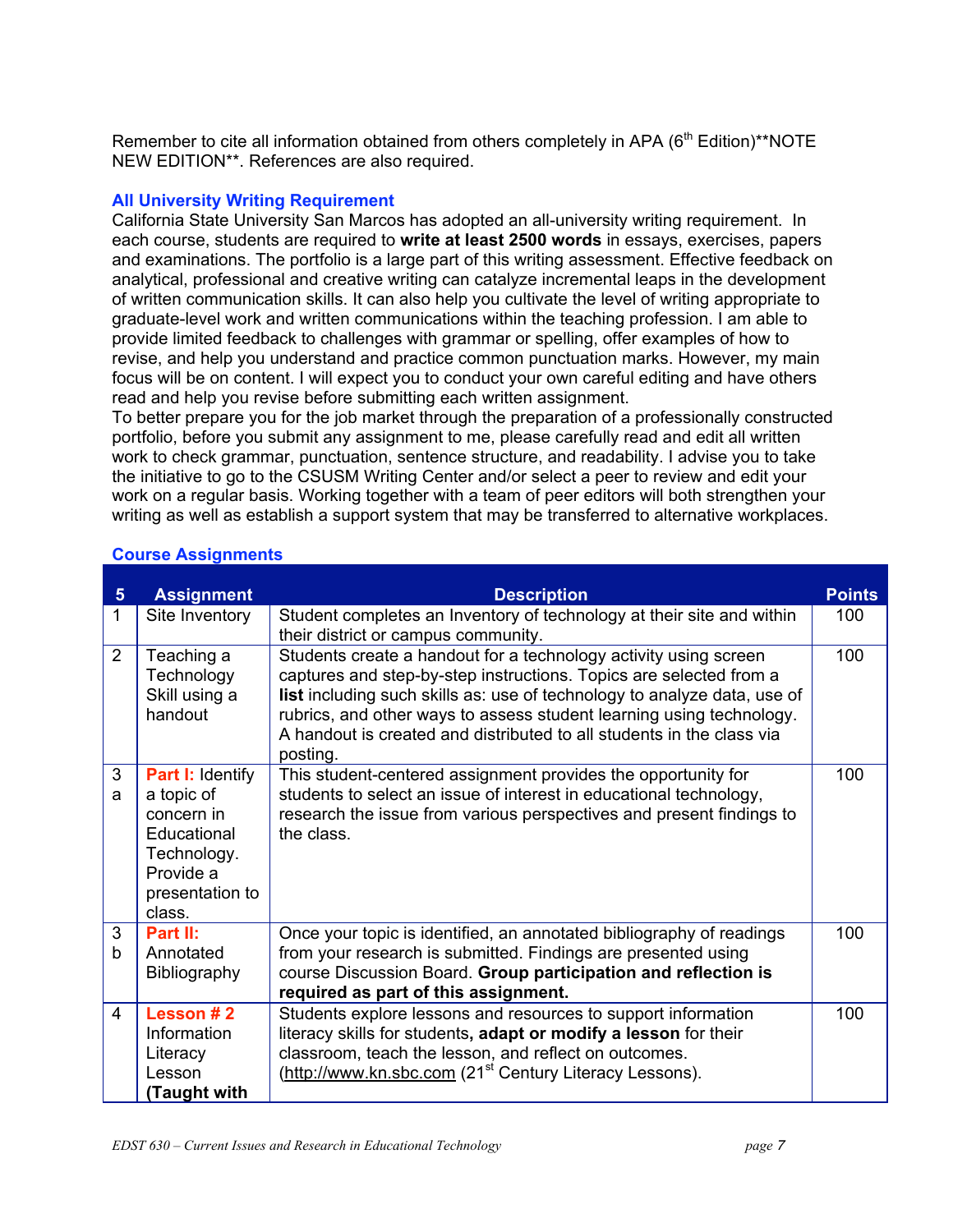| 5 <sup>5</sup> | <b>Assignment</b>                                                                                            | <b>Description</b>                                                                                                                                                                                                                                                                                                                                                                                                       | <b>Points</b> |
|----------------|--------------------------------------------------------------------------------------------------------------|--------------------------------------------------------------------------------------------------------------------------------------------------------------------------------------------------------------------------------------------------------------------------------------------------------------------------------------------------------------------------------------------------------------------------|---------------|
|                | Students)                                                                                                    |                                                                                                                                                                                                                                                                                                                                                                                                                          |               |
| 5              | Lesson #3<br>Technology<br>Lesson<br>including a<br>Rubric (Final<br>Project) -<br>(Taught with<br>Students) | Students design a technology-enhanced lesson (separate from<br>the Information Literacy Lesson) using an online tool in Task<br>Stream. Based on course experiences, they incorporate effective<br>strategies and applications appropriate for grade level and subject<br>area. They design a rubric for the lesson and work in groups to<br>exchange feedback to modify and strengthen the lesson.                      | 150           |
| 6              | <b>Digital</b><br>Portfolio<br>Taskstream                                                                    | Students create an electronic portfolio to demonstrate they have met<br>course goals. The online portal (TaskStream) will be used for<br>reflections and artifacts that provide evidence related to each course<br>goal. This experience prepares teachers in the area of digital<br>portfolios encouraged by the National Board and provides reflection<br>and evidence related to meeting course objectives and goals. | 150           |
| $\overline{7}$ | Attendance<br>and<br>Participation                                                                           | Students are active participants Weekly in course discussions and<br>group activities online. The use of electronic communication in<br>Cougar courses are required for class activities. Attendance (through<br>online presence), participation, and timely access to online activities<br>are critical to success in the class. Ten points each for various online<br>discussions will contribute to this total.       | 200           |
|                |                                                                                                              | <b>TOTAL POINTS</b>                                                                                                                                                                                                                                                                                                                                                                                                      | 1000          |

# **Grading Procedures**

Grading is calculated based the following percentages:

| $940 - 1000 = A$ | $900 - 939 = A$ | $870 - 899 = B +$ |
|------------------|-----------------|-------------------|
| $840 - 869 = B$  | $800 - 839 = B$ | $770 - 799 = C +$ |
| $740 - 769 = C$  | $700 - 739 = C$ | $670 - 699 = D$   |

**Late assignments will be penalized by a 5% deduction in points for each weekday late.** All assignments are due by 11pm on the day specified online. After two weeks, late assignments receive no credit. If extraordinary circumstances occur, please make an appointment with the instructor. Remember to communicate with instructor immediately about issues or problems.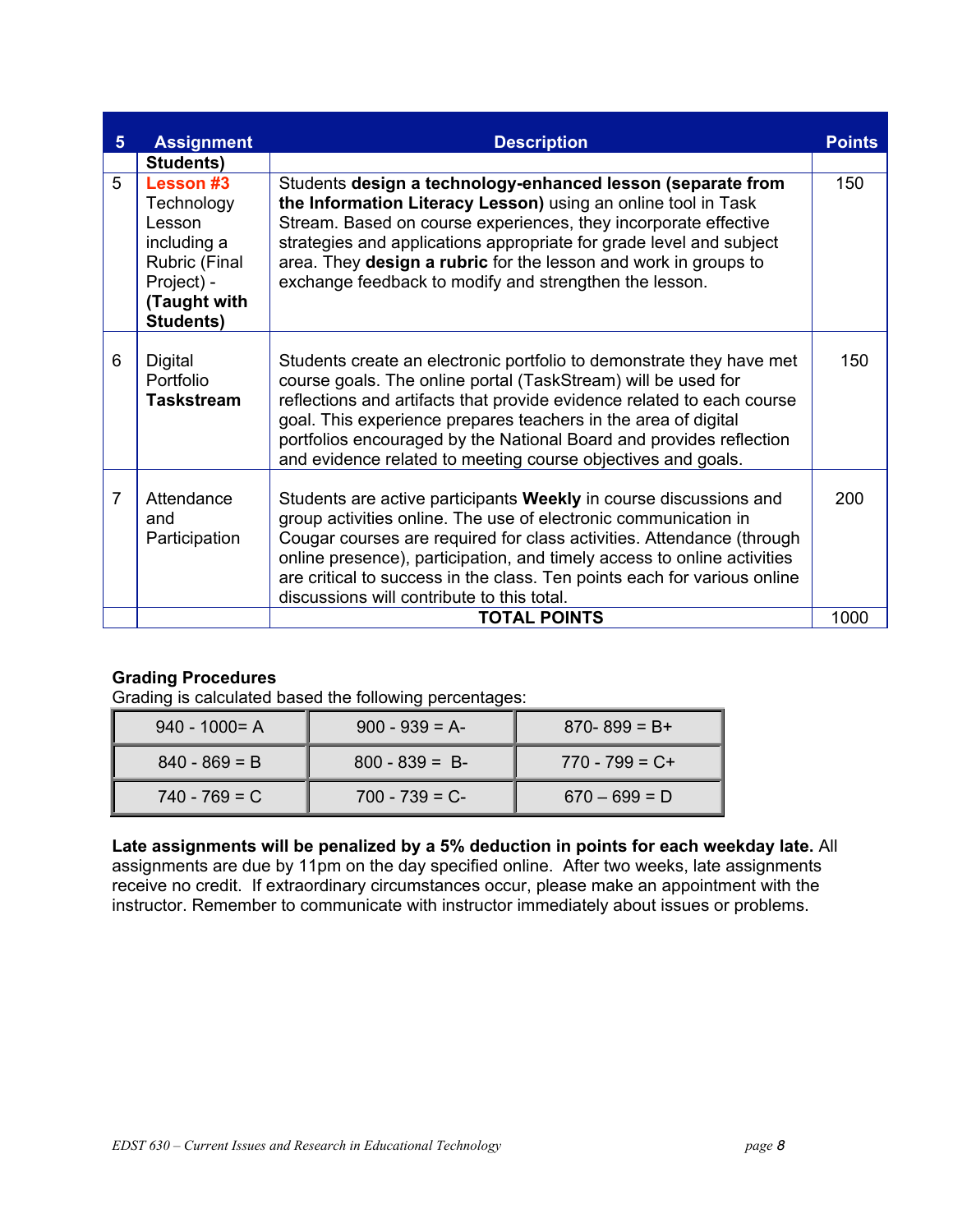# **EDST 630 Course Topics, Activities, Assignments due**

| Session<br><b>Topic</b><br><b>Assignment Due</b>                                                                                                        |  |
|---------------------------------------------------------------------------------------------------------------------------------------------------------|--|
| Week 1<br>Introductions<br>Campus ID                                                                                                                    |  |
| Join TaskStream-self enroll in SMTMA<br>8/30<br><b>Cougar Courses</b>                                                                                   |  |
| <b>NETS Standards</b><br>Join ISTE                                                                                                                      |  |
| Intro Discussion Bd. (10 pts)<br>Site Inventory                                                                                                         |  |
| Week <sub>2</sub><br><b>Tech Skills Handouts</b>                                                                                                        |  |
| 9/7<br>Social Bookmarks                                                                                                                                 |  |
| Week 3<br><b>Issues in Educational Technology</b><br>Site Inventory (100 pts) Due 9/20                                                                  |  |
| 9/14                                                                                                                                                    |  |
| Week 4<br>Tech Skill Handout (100 pts) Due 9/27<br>Research on Issues using Library                                                                     |  |
| 9/21<br>data bases                                                                                                                                      |  |
| Begin work on DRF in Task<br>Demonstrate understanding of NETS in Task<br>Week 5                                                                        |  |
| <b>Stream</b><br>9/28<br>Stream (Goal 1 evidence) (10pts)                                                                                               |  |
| Reply to responses in M4                                                                                                                                |  |
| Try 2 Tech Skills handouts<br>Week 6<br>Post link and summary of lesson #1 (10pts)                                                                      |  |
| 10/5<br>Select Lesson #1 to consider                                                                                                                    |  |
| Find at least 3 articles related to                                                                                                                     |  |
| issues (APA required)                                                                                                                                   |  |
| Week 7<br><b>Information Literacy</b>                                                                                                                   |  |
| 10/12<br>Study Group synchronous CHAT                                                                                                                   |  |
| Select Information Literacy                                                                                                                             |  |
| lesson to teach                                                                                                                                         |  |
| Week 8<br>Mid-semester survey<br>Submit outline of plan for presentation (10pts) Due                                                                    |  |
| 10/19<br>Annotated Bibliography<br>10/25                                                                                                                |  |
| Study Group CHAT to begin                                                                                                                               |  |
| plans for presentation                                                                                                                                  |  |
| Week 9<br><b>Task Stream</b><br>Task Stream- enter & reflect on Lesson #1 or #2                                                                         |  |
| 10/26<br>• Lesson builder tools<br>$(10 \text{ pts})$                                                                                                   |  |
| • Rubric Wizard<br>Annotated bibliography (100 pts)                                                                                                     |  |
| Week 10<br>Select Lesson Plan for final<br>Information Literacy Lesson #2 Reflection. (100                                                              |  |
| $11/2$<br>pts)<br>Project                                                                                                                               |  |
| Prepare for group presentation                                                                                                                          |  |
| Week 11<br>Prepare for group presentations                                                                                                              |  |
| 11/9                                                                                                                                                    |  |
| Week 12   Group presentations<br>Presentation (100 pts)                                                                                                 |  |
| 11/16<br><b>CHAT GROUPS</b>                                                                                                                             |  |
| <b>Thanksgiving Week</b><br>Week 13<br>Request feedback from Instructor in TaskStream                                                                   |  |
| <b>TaskStream: Portfolio Reflections</b><br>11/23                                                                                                       |  |
| & Evidence                                                                                                                                              |  |
| <b>Task Stream</b><br>Finalize portfolio (150 pts)<br>Week 14                                                                                           |  |
| 11/30<br>Final Project Technology lesson including rubric<br><b>Share Final Project Technology</b>                                                      |  |
| $(150 \text{ pts})$<br>lesson                                                                                                                           |  |
| Submit Portfolio to Task Stream by Dec. 9th.<br><b>FINALS</b><br>Week 15<br>12/7<br><b>Course Evaluation</b><br>Note - this is a shortened module. Only |  |
| <b>All work</b><br>two items due.                                                                                                                       |  |
| must be                                                                                                                                                 |  |
| submitted                                                                                                                                               |  |
| by Friday                                                                                                                                               |  |

Anticipated Schedule for Fall 2010